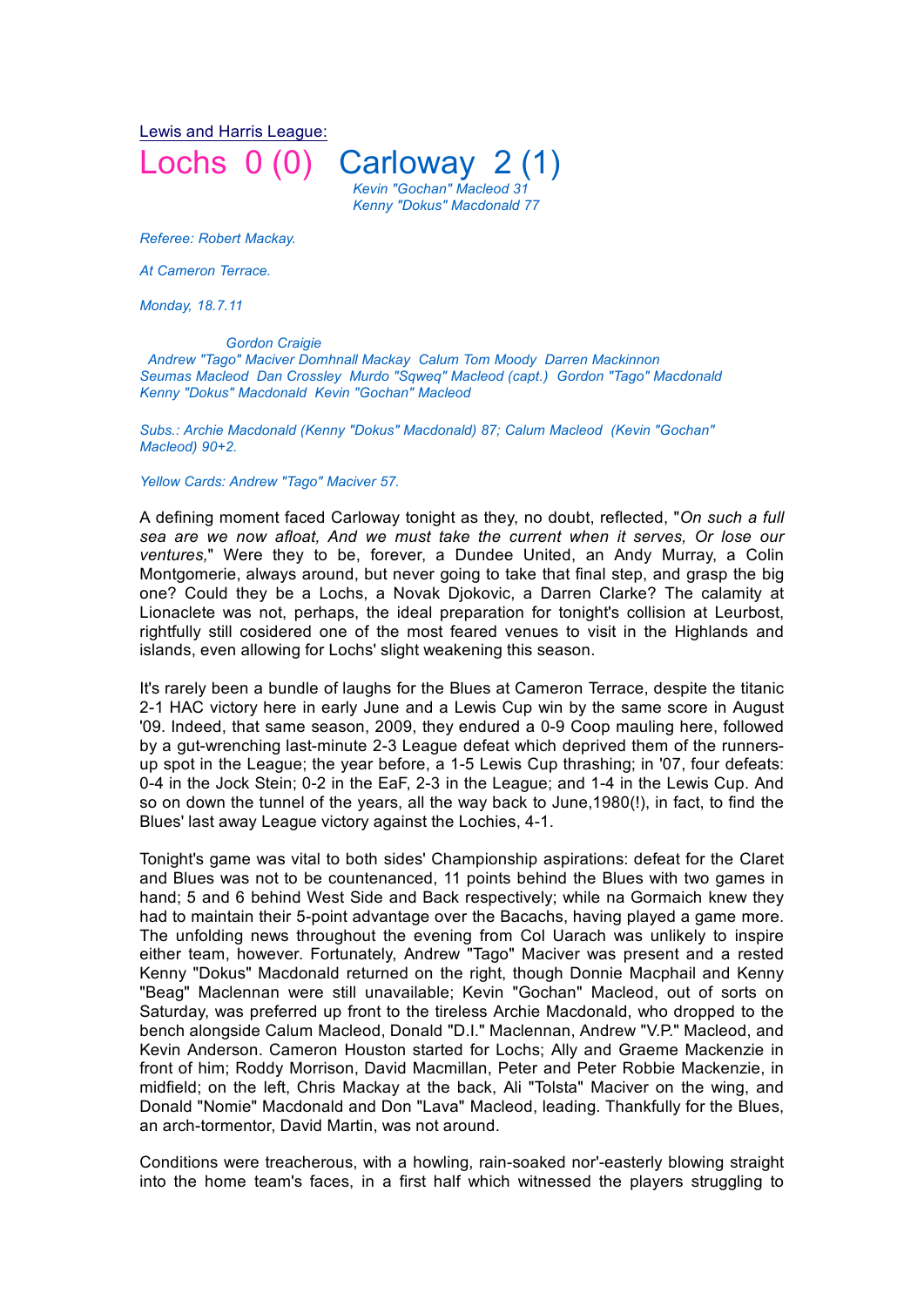control a swirling ball to build. There was an immediate replay of events at Lionaclete: in 2 minutes a vicious Maciver free-kick, out on the left, midway into the Carloway half, came flying over the line towards an alert Craigie to half-catch on the 6-metre line. The awkward ball broke down into a ruck off his palms; a messy scramble followed, before a defender's boot hit it high into the air, to be headed away, then booted to safety. Carloway settled into a rhythm, at feet, on the ground, and the strong wind became an extra player. "Dokus" and "Tago" were succeeding in creating space for themselves, dropping back and/or wide off withdrawn markers. On 7 minutes "Tago" was freed on the left, cut in, but his shot from 22 metres went well-wide to the right. On 11 minutes a beautifully-struck "Tago" free-kick from 24 metres to the right was pushed away high to his right by Houston, before "Tago" used the wind to send a central free-kick from 30 metres whistling past the left-hand post.

"*Shoot on sight; hit the target*" seemed to be a wise policy. In 23 minutes "Dokus" won the ball in a tackle, 22 metres out on the right, but the long arms of Houston palmed his low strike past. Two following corners led to "Dokus" hoisting the ball high over from 20 metres. A classic break on 22 minutes presented the Blues with their finest chance so far, with "Gochan" tracking back, winning the ball in a grinding tackle within his own half, then squaring it to a rapidly breaking Mackinnon to ship on immediately to Macleod bursting forward though the centre. Lochs were suddenly caught thin and spread for Macleod to send the golden diagonal for "Dokus" to run clear; but the wind carried it just beyond the desperately racing wing-man. On 26 minutes the opportunity was reversed when the ever-elusive "Nomie", wriggling clear in the dead space before the back-line, emulated Macleod's feat with a glorious ball to "Lava" ghosting off his marker right. He carried it wide into the box, but a moment's hesitation at the vital moment allowed Moody to pull off an excellent block. Two minutes later, a free-kick on the right saw an unmarked Peter Robbie picked out, 20 metres in front of goal, but his sidefoot clip was too weak into the wind, and it was carried it away wide and high to the right.

Na Gormaich continued to try their luck from distance: snapshots from Mackinnon, from 25 metres, whistling past on the right and "Sqweg" over the bar from 20 metres. Then, the defining moment of the first half. A Lochs' charge on the left was broken up by "Pongo" who sent it onwards to Macleod storming through the centre. Again he laid the killer ball right, *à la* Cantona at his best, to "Gochan" to scream into the box like Jesse Owens, and crack the ball home from16 metres, low to Houston's left. Macleod came close himself on 35 minutes from 22 metres, past the right-hand post, high, before the Champions, once more, almost levelled it, "Lava" escaping right to set up "Nomie" in front of goal, about 20 metres out, but his delicate chip cleared the bar. The tempo was ratchetting up and contact increasingly physical; tempers were fraying. In 41 minutes, more danger for the Blues when Ali "Tolsta" was sent spinning, 20 metres out, slightly to the left of the box, but the normally deadly dead-ball specialist, Macmillan, didn't clear the wall.

How both clubs harnessed the unrelenting wind in the second half was crucial. Both sides must have welcomed the opportunity to calm down and reflect; to map out their respective ways forward. Carloway, who had edged possession and chances, must have bitterly regretted the absence of a killer second goal, and desperately needed one - and fast, while Lochs would rue their failure to capitalize on at least one of their two golden breaks later in the half and two free-kicks on the edge of the Carloway box. Straightaway, "Lava" was freed wide on the right to whip a medium-height cut-back towards support advancing at speed into the Carloway box. The ball thwacked off the right arm/ shoulder of the covering Moody and was swept away. Unintentional certainly, but did it deny Lochs an advantage? You decide.

Momentum was now with the home team. On 57 minutes a crunching "Pongo" tackle on the right touchline, midway within his own half, led to a yellow card and to a flighted free-kick being knocked out to Peter Mackenzie, 20 metres out in front of goal. His shot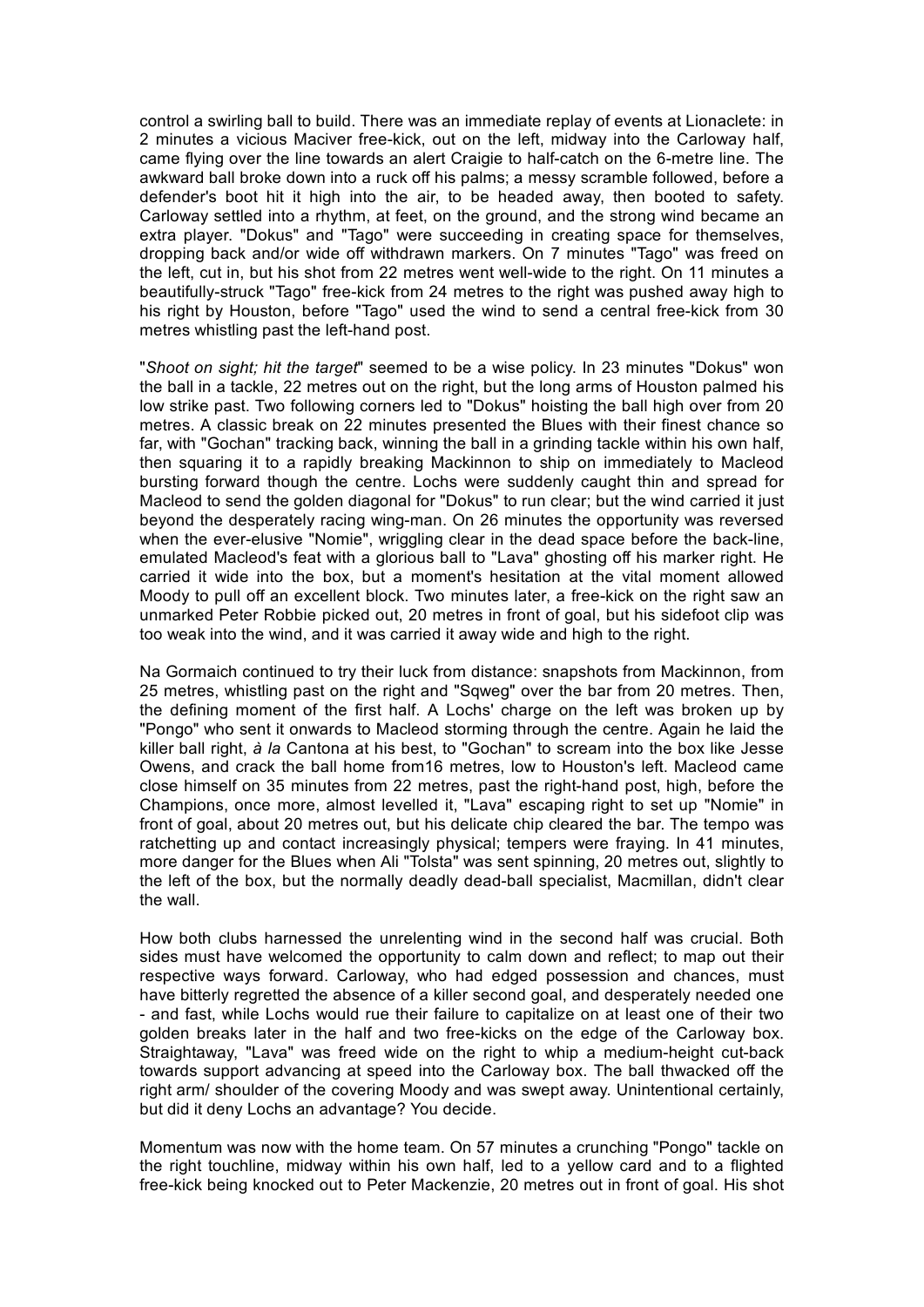was charged down; then a second, and a third, before the ball was booted long and clear down the park. On 63 minutes a huge Houston clearance carried "Lava" clear on the right, once more, but his low cross was knocked away. The pace was now frenetic, with bad temper and over-zealous tackling the rule. 66 minutes had elapsed when another Claret surge led to a "Lava" strike in the box hitting a defender, which in turn led to a melée in the box, a clearance and return, another madcap scramble, then a Blues' break-out.

On 69 minutes a corner on the right led to Ali "Tolsta" being closed down on the left edge of the box, the ball spinning clear to the right, then being hacked away. Three minutes later a high whizzing clearance soared over the heads of the retreating Carloway back-line but spun away from the charging "Lava" into the arms of a vigilant Craigie. As Craigie raced past him to clear, inexplicably, "Lava" half- kicked out at/ halftripped the goalkeeper. Robert Mackay had no choice but to red-card the striker. Whether or not this was a turning-point is debatable, but na Gormaich certainly reacted strongly to this unexpected advantage and within five minutes had effectively put the game out of Lochs' reach.

The eternal, uncompromising enablers in midfield, Crossley and "Sqweg", managed to impose themselves on midfield, before the ball was dispatched to an irrepressible Macleod coming through left of centre; he carried the ball swiftly towards the box before freeing "Gochan" coming in from the left. Houston got down well to his wicked low shot which was passing him to his left, but the greasy ball spun away from him leftwards to the lurking "Dokus" to smash home from 8 metres.

Champions don't surrender their crown meekly. If anything, Lochs switched up a gear, pressing the Carloway back-line to the end, but, without their main striker, were unable to gain a clear view of Craigie, and were forced to shoot from distance. This approach left huge gaps at the back for the Blues to exploit. On 82 minutes Crossley was sent through but his low strike was well-held by the keeper to his right. Then deep in injurytime, a 2-on-1 situation down the left and centre allowed Macleod to advance unmarked on Houston but the goalkeeper second- guessed him brilliantly to save once more, low to his right.

Not for the faint-hearted tonight, on or off the field. Two quality sides, battling the elements, and each other, for supremacy, with Carloway finally passing the finishing post by a neck. It was a contest distinguished by an unrelenting physical and creative competitiveness, fuelled by long-running personal and group rivalries, and supercharged throughout by a sustained tenseness which did not abate until the final few minutes, when it became increasingly evident which side was about to prevail. The diehard support certainly got their money's worth, though half of them were audibly disappointed.

For all that Lochs were visibly diminished by the absences of David Martin and Andy Murray, only a fine line, and moments of inspired teamwork and finishing, turned the final result in Carloway's direction. Dan Crossley, "Sqweg", and Seumas Macleod had a dogged edge on the Mackenzies and David Macmillan in the first period, with Macleod particularly assertive on the break and insightful in his final lay-offs, though the midfield battle went the latter's way in the second, when Peter Mackenzie established his presence. Until "Lava's" unfortunate departure, that is, when the scales once more tilted in na Gormaich's direction.

Yet even though Graeme and Ally Mackenzie were as rock-hard and faultless throughout as ever and as the Carloway back-line were also, the breaking pace and trickery of "Dokus" and "Tago" on either wing was never adequately contained, and the electric bursts of the '*on-message*' "Gochan" through the centre were as deadly as the attacking power of the "Nomie" and "Lava" combination once was. It was easy to see